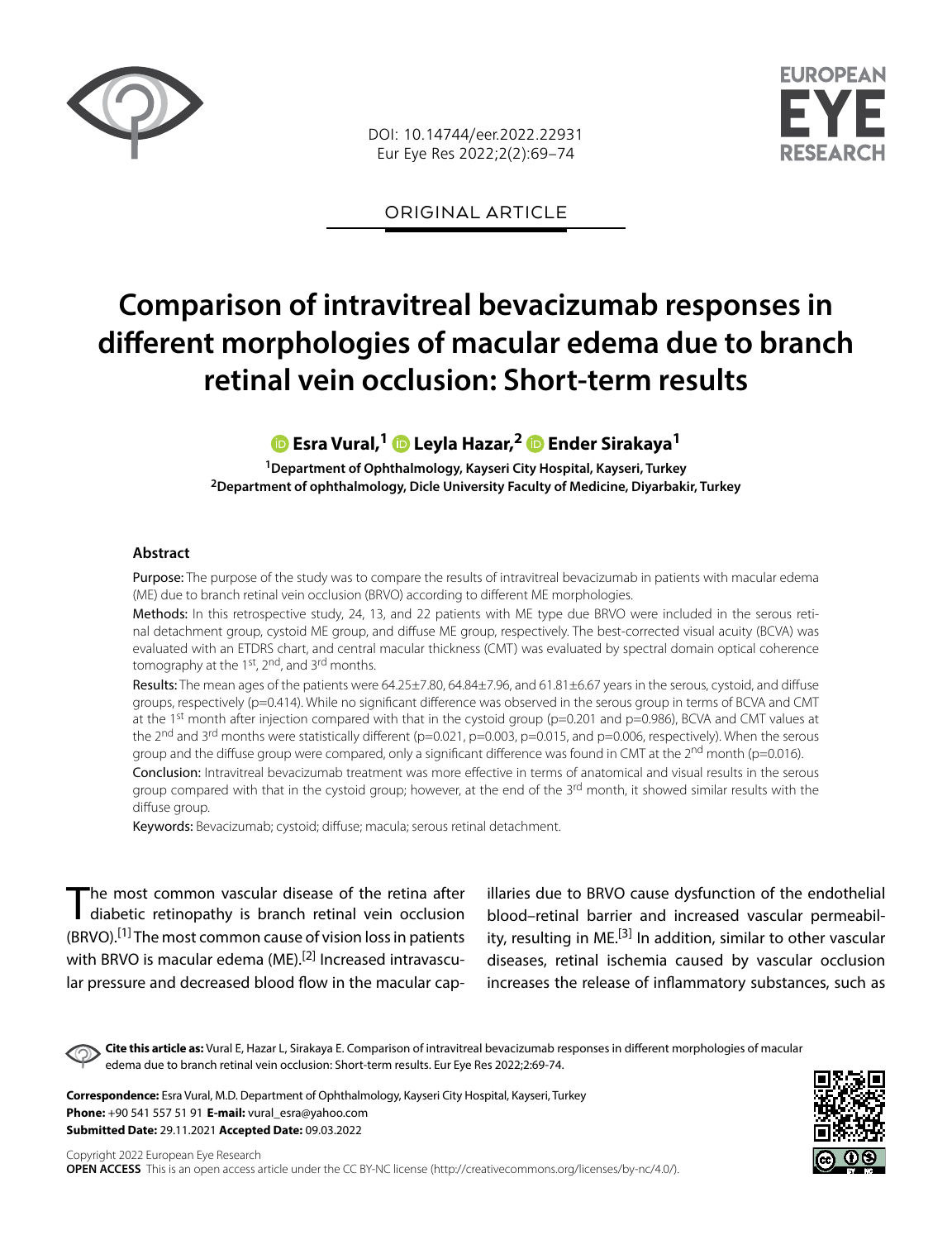vascular endothelial growth factor (VEGF), and these mediators contribute to edema. Therefore, for treatment, anti-VEGF agents and steroids are used.<sup>[4]</sup>

Optical coherence tomography (OCT) studies have shown that the types of ME secondary to BRVO are cystoid ME (CME), serous retinal detachment (SRD), and inner retinal thickening (Diffuse).<sup>[5,6]</sup> Although CME is the most common type of ME secondary to BRVO, SRD and CME often coexist in these patients when examined by OCT.<sup>[7,8]</sup> SRD is found at varying rates at 15–80% in patients with BRVO. [5,6] The effect of SRD on retinal sensitivity in patients with BRVO with ME remains unclear. Studies have found different effects of SRD on anatomical and functional outcomes after intravitreal injections.<sup>[9,10]</sup>

This study aims to compare the anatomical and functional results in cases of ME secondary to BRVO, according to ME types (SRD, CME, and diffuse ME [DME]), after intravitreal bevacizumab.

## **Materials and Methods**

The study is in a retrospective design. The study included 59 patients who were followed up in our retina unit and received three doses of intravitreal bevacizumab treatment for ME due to newly diagnosed BRVO between March 2019 and October 2020. The study was performed in accordance with the Declaration of Helsinki, and local ethics committee approval was obtained.

The diagnosis was made by fundus fluorescein angiography (FFA) (VISUCAM NM/FA; Carl Zeiss Meditec AG, Dublin, CA, USA) and spectral domain OCT (SD-OCT, Heidelberg Engineering, Heidelberg, Germany) after a detailed ophthalmological examination. ME was defined as a central macular thickness (CMT) of 300 μm or larger according to OCT results. Regarding SD-OCT data, ME was classified into three types: DME, CME, and serous DME.

DME was defined by spongy retinal swelling of the macula with reduced intraretinal reflectivity. The type of CME was defined by low reflective intraretinal cystoid spaces and highly reflective septa separating cystoid-like spaces in the macular area. The type of serous ME was defined as a shallow elevation in the retina and an optically open space (hyporeflective area) between the retina and the retinal pigment epithelium. Since these ME types can coexist, if CME and DME types are accompanied by remarkable SRD, they are classified as SRD; otherwise, they are classified as CME or DME according to the findings. However, in the patients in the SRD group, all of them had CME. Patients with non-ischemic BRVO were included in the study. Each BRVO

case with a non-perfused area <5 disc diameters according to fundus FA was defined as non-ischemic BRVO. Patients with dense media opacities and glaucoma; cataracts affecting best-corrected visual acuity (BCVA); epiretinal membrane; vitreomacular traction; optic nerve diseases or any uveitis; retinal surgery; non-RVDT causes of ME; and diabetic retinopathy; and those with a history of age-related macular degeneration and central serous chorioretinopathy were not included in the study. Patients previously treated with laser photocoagulation or any intravitreal application were also excluded from the study.

Demographic data of the patients were recorded. The records were scanned retrospectively. At baseline and follow-up visits, all patients had complete ophthalmologic examinations, including BCVA (with ETDRS chart), slitlamp microscopy, applanation tonometry, fundus biomicroscopy and CMT (with SD-OCT), and FA for ischemic-nonischemic differentiation. Pre- and post-injection BCVA and CMT values of the patients at the  $1^{st}$ ,  $2^{nd}$ , and  $3^{rd}$  months were recorded.

#### **Statistical Analysis**

All analyses were performed with the Statistical Package for the Social Sciences for Windows 21.0 program. Descriptive statistics were used in the analysis of demographic data. Comparisons of mean BCVA and CMT values according to time in a single group were made with the repeated measure analysis of variance (ANOVA) test. Similarly, treatment results of three different subgroups were performed with a one-way ANOVA *post hoc* Bonferroni test. Results were expressed as mean±SD. P<0.05 was considered statistically significant.

## **Results**

A total of 59 patients – 24 from the serous group, 13 from the cystoid group, and 22 from the diffuse group – were included in the study. Gender distribution (female/male) was 12/12, 5/8, and 12/10 in the serous, cystoid, and diffuse groups, respectively. The mean ages of the patients in the serous, cystoid, and diffuse groups were 64.25±7.80 years, 64.84±7.96 years, and 61.81±6.67 years, respectively  $(p=0.414)$ .

BCVA and CMT changes according to the months were significant in all three groups (p<0.001, all). BCVA and CMT values of the groups according to the months are given in Table 1, and the graphs of the changes according to the months are shown in Figures 1 and 2. No difference was found between the three groups in terms of pre-injection BCVA (p=0.501) and CMT (p=0.284). When the serous and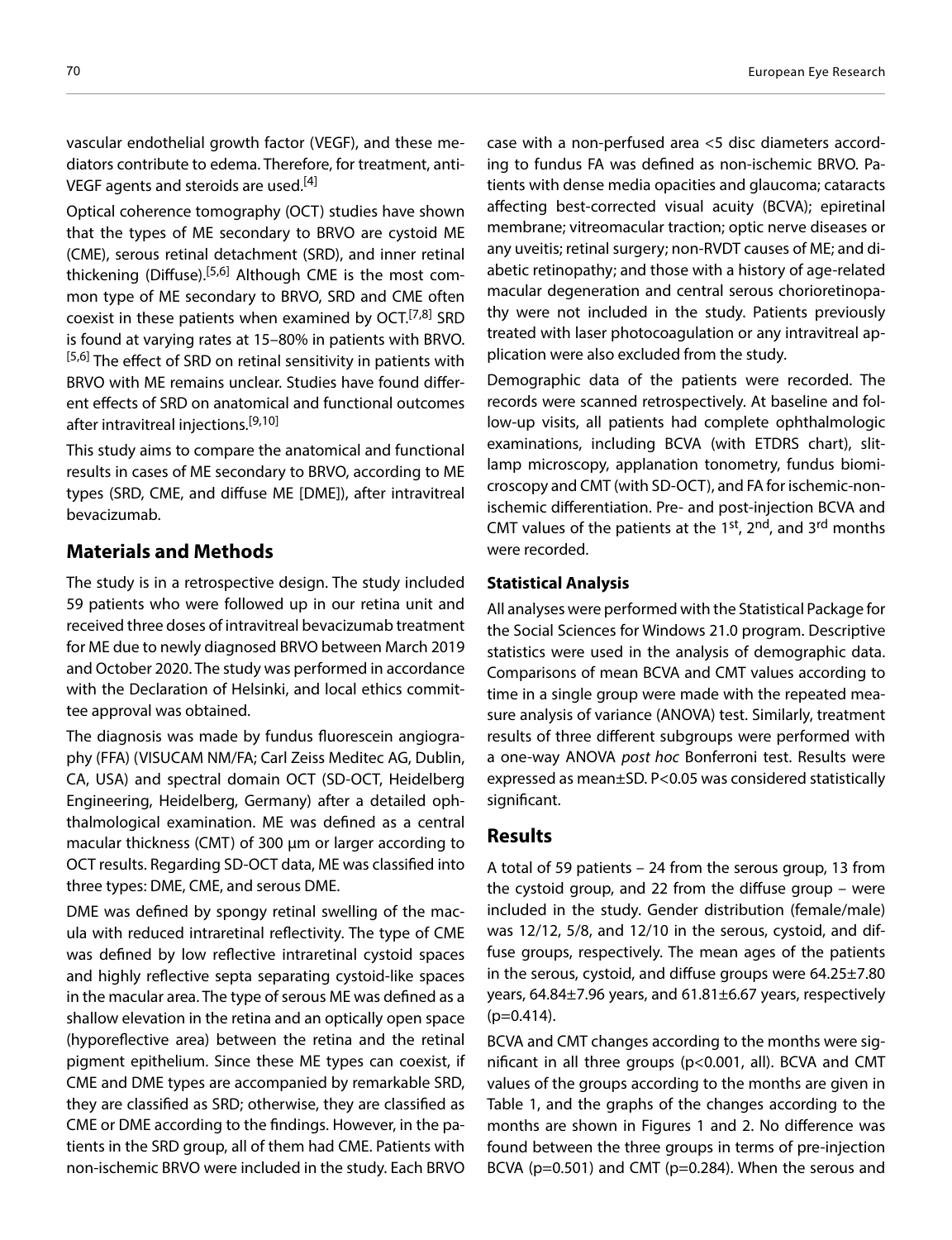| <b>Groups</b>                         | <b>Serous</b><br>$(n=24)$ | Cystoid<br>$(n=13)$ | <b>Diffuse</b><br>$(n=22)$ | Serous-cystoid | Serous-diffuse | Cystoid-diffuse |
|---------------------------------------|---------------------------|---------------------|----------------------------|----------------|----------------|-----------------|
| <b>BCVA</b>                           |                           |                     |                            |                |                |                 |
| Before injection                      | $49 + 6.50$               | $47.53 + 4.73$      | $46.50 + 8.87$             | 0.826          | 0.471          | 0.911           |
| 1 <sup>st</sup> month after injection | $58 + 7.25$               | $53.23 \pm 8.08$    | $54.54 \pm 8.63$           | 0.201          | 0.314          | 0.885           |
| 2 <sup>nd</sup> month after injection | $60.45 + 6.15$            | $53.30 \pm 6.84$    | $55.13 \pm 9.05$           | $0.021*$       | 0.051          | 0.767           |
| 3 <sup>th</sup> month after injection | $63.58 + 6.69$            | 54.38±5.88          | 59.18±9.25                 | $0.003*$       | 0.132          | 0.178           |
| CMT                                   |                           |                     |                            |                |                |                 |
| Before injection                      | 526.16+100.38             | 474.76+119.17       | 489.27+94.96               | 0.322          | 0.449          | 0.914           |
| 1 <sup>st</sup> month after injection | 382.95±97.87              | 387.92±112.49       | 377.59±64.07               | 0.986          | 0.978          | 0.943           |
| 2 <sup>nd</sup> month after injection | 329.50 ± 55.28            | 396.07±102.20       | 385.77+50.68               | $0.015*$       | $0.016*$       | 0.898           |
| 3 <sup>th</sup> month after injection | $296 + 52.34$             | 360.38 ± 82.02      | 335.18±46.64               | $0.006*$       | 0.067          | 0.436           |

|  | <b>Table 1.</b> Mean and comparison of BCVA (ETDRS chart) and CMT ( $\mu$ m) values between groups according to time |  |  |  |  |  |
|--|----------------------------------------------------------------------------------------------------------------------|--|--|--|--|--|
|--|----------------------------------------------------------------------------------------------------------------------|--|--|--|--|--|

Data were given as Mean±SD (standard deviation). One-way analysis of variance *post hoc* Bonferroni. \*P<0.05 was considered statistically significant. BCVA: Best-corrected visual acuity; CMT: Central macular thickness.

**Table 2.** Comparison of BCVA and CMT values between groups according to time

| Groups                                | Serous-cystoid | Serous-diffuse | Cystoid-diffuse |
|---------------------------------------|----------------|----------------|-----------------|
| <b>BCVA</b>                           |                |                |                 |
| Before injection                      | 0.826          | 0.471          | 0.911           |
| 1 <sup>st</sup> month after injection | 0.201          | 0.314          | 0.885           |
| 2 <sup>nd</sup> month after injection | $0.021*$       | 0.051          | 0.767           |
| 3 <sup>th</sup> month after injection | $0.003*$       | 0.132          | 0.178           |
| <b>CMT</b>                            |                |                |                 |
| Before injection                      | 0.322          | 0.449          | 0.914           |
| 1 <sup>st</sup> month after injection | 0.986          | 0.978          | 0.943           |
| 2 <sup>nd</sup> month after injection | $0.015*$       | $0.016*$       | 0.898           |
| 3 <sup>th</sup> month after injection | $0.006*$       | 0.067          | 0.436           |

One-way analysis of variance *post hoc* Bonferroni. \*P<0.05 was considered statistically significant. BCVA: Best-corrected visual acuity; CMT: Central macular thickness.



cystoid groups were compared, BCVA and CMT values at the 2<sup>nd</sup> and 3<sup>rd</sup> months were statistically different (Table 2).

Follow-up OCT images of a case sample from each group are given in Figure 3.



Fig. 1. Graph of the change in best-corrected visual acuity in groups over time.

**Fig. 2.** Graph of the change in central macular thickness over time in groups.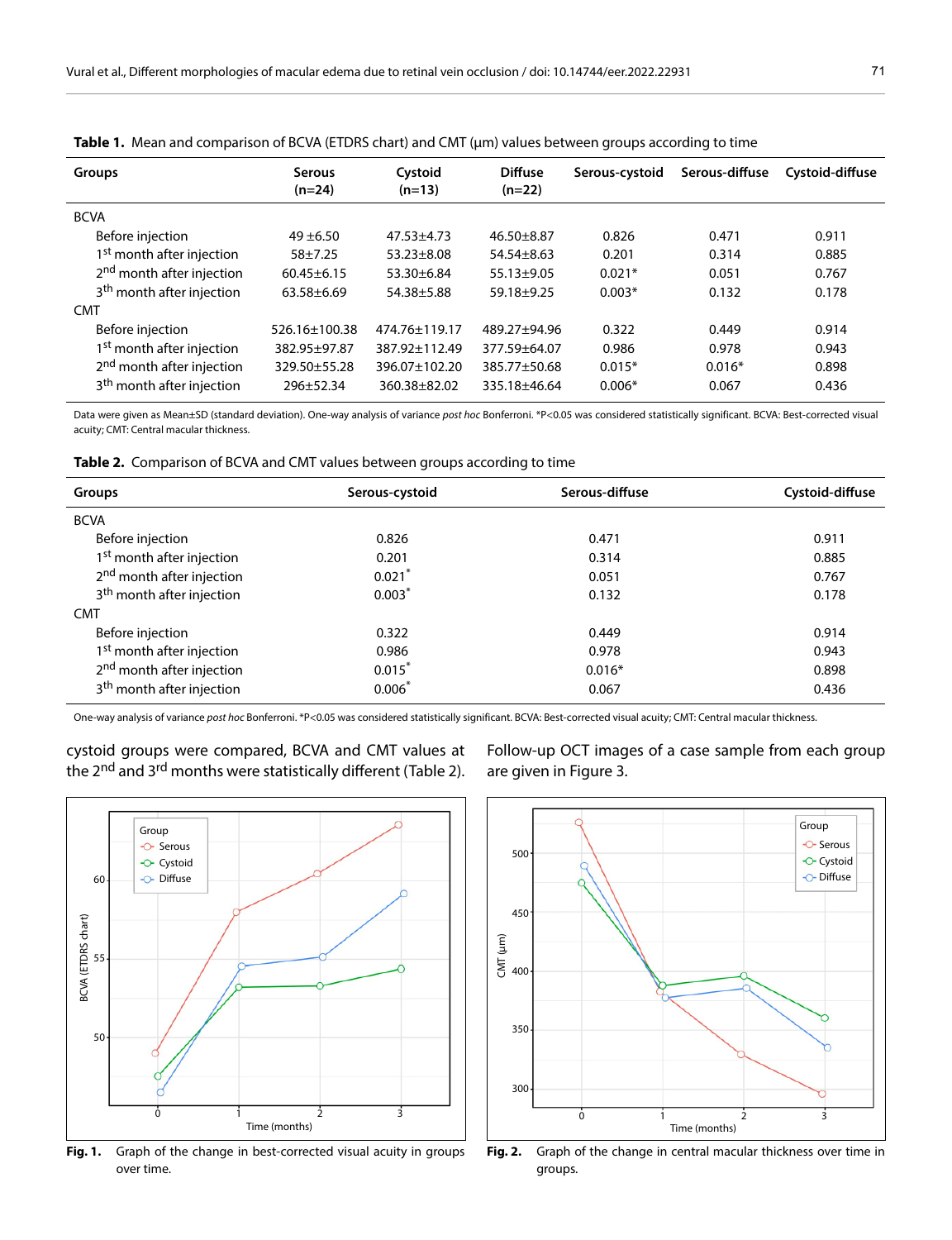

**Fig. 3. (a)** Optical coherence tomography (OCT) images before injection (visual acuity [VA]: 47 central macular thickness [CMT]: 600 µm) and at the 1<sup>st</sup> month (VA: 64 CMT: 319 µm), 2<sup>nd</sup> month (VA: 60 CMT: 291 µm), and 3<sup>rd</sup> month (VA: 58 CMT: 288 µm) after injection in a patient with serous retinal detachment, (b) OCT images before injection (VA: 50 CMT: 537 µm) and at the 1<sup>st</sup> month (VA: 62 CMT: 355 µm), 2<sup>nd</sup> month (VA: 64 CMT: 342 µm), and 3rd month (VA: 67 CMT: 296 µm) after injection in a patient with diffuse macular edema (ME), **(c)** OCT images before injection (VA: 51 CMT: 545 µm) and at the 1<sup>st</sup> month (VA: 55 CMT: 486 µm), 2<sup>nd</sup> month (VA: 54 CMT: 454 µm), and 3<sup>rd</sup> month (VA: 56 CMT: 396 µm) after injection in a patient with cystoid ME.

When the serous group and the diffuse group were compared, there was a difference in CMT only at the 2<sup>nd</sup> month (Table 2). No difference in time was found between the cystoid and diffuse groups in terms of both BCVA and CMT (Table 2). No correlation was observed between age and changes in BCVA (p=0.839, r= $-0.027$ ) and CMT (p=0.730, r=0.046) at 1, 2, and 3 months. At the end of the 3<sup>rd</sup> month, the rate of increase of 10 letters or more was 87.5% (21/24), 23% (3/13), and 72.7% (16/22) in the serous, cystoid, and diffuse groups, respectively.

## **Discussion**

In this study, we investigated the prognostic value of BCVA and CMT according to ME types after a three-dose loading intravitreal injection of bevacizumab in patients with ME due to BRVO. In our study, while intravitreal bevacizumab was more effective in the serous ME group – both functionally and anatomically – than the cystoid group at the 2<sup>nd</sup> and 3<sup>rd</sup> month, no difference was found at all times with the diffuse group except 2<sup>nd</sup> month in terms of CMT.

ME is the leading cause of visual impairment in BRVO and may be associated with various morphological changes.<sup>[11]</sup> The application of OCT imaging has enabled the qualitative

analysis of different retinal layers.[11] The morphological variety of retinal changes associated with ME includes diffuse retinal edema, cystic changes, and SRD.<sup>[8]</sup> CME is typically caused by leakage from retinal vessels and intraretinal cystoid spaces, which are observed in retinal thickening and oval hyporeflective areas on OCT. In SRD, fluid accumulates between the neurosensory retina and the RPE, which is seen as hyporeflective spaces on OCT. $[8,11]$  In the study of Celik et al.,  $[12]$  21 (34%) of 61 eyes with ME secondary to BRVO exhibit edema with accompanying SRD, and all patients with SRD have CME. Eyes with SRD have high foveal thickness with CME. In addition, the SRD group had a significantly lower mean BCVA compared with the CME group. In our study, all cases with SRD were accompanied by CME, and the initial visual acuity was better than that in the DME and CME groups; however, the result was not statistically different from the other groups. Furthermore, the thickest CMT was in the serous group in our study.

Although SRD is a common finding on OCT images, data regarding the effect of SRD on BCVA, CMT, and response to treatments in patients with BRVO are lacking. Park et al.<sup>[13]</sup> showed that the levels of VEGF in aqueous fluid are higher in patients with BRVO with SRD than in those without SRD. Likewise, Noma et al.<sup>[14]</sup> found that vitreous fluid levels of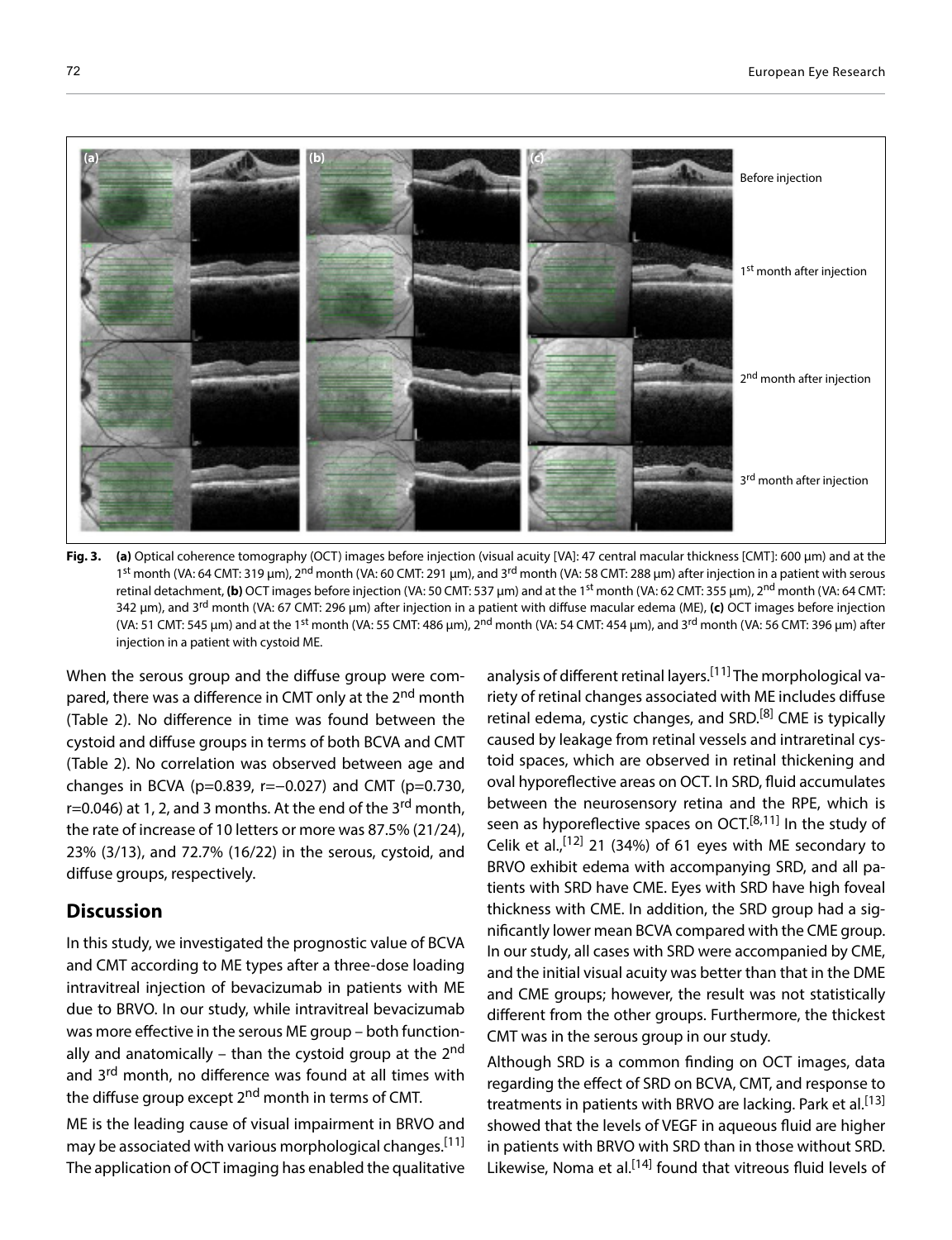VEGF and soluble intercellular adhesion molecule-1 are higher in patients with RVDT with SRD compared with those with CME. They also reported that BCVA in the SRD group is significantly worse than that in the CME group, and CMB is significantly high in the SRD group. This finding supports the statement that anti-VEGF agents may be more effective in patients with SRD than in those with other types of edema. Although SRD was reported as a poor visual prognosis in Noma et al. study, in our study, we obtained similar visual results with the diffuse group and even better visual results than those in the cystoid group. VEGF inhibitors have a favorable safety profile and are widely used in the treatment of ME secondary to BRVO.<sup>[15–17]</sup> Celik et al.<sup>[12]</sup> reported that BCVA and CMB are improved by intravitreal injection of ranibizumab in patients with BRVO with and without SRD; however, patients with SRD show a more significant improvement in macular morphology than those without SRD. Cinal et al.<sup>[18]</sup> reported that SRD is indicative of significant improvement in BCVA and macular thickness after bevacizumab treatment in SRD-related edema due to central retinal vein occlusion. In our study, the anatomical result at the end of 3 months with bevacizumab loading therapy was improved in the serous group, but it was statistically similar at the 3<sup>rd</sup> month with the diffuse group. Gallego-Pinazo et al.<sup>[10]</sup> analyzed the impact of SRD on visual prognosis after repeated intravitreal ranibizumab treatment and found that the presence of SRD may be a key predictive factor for ranibizumab treatment outcomes in patients with BRVO and has no effect on the number of treatments needed among patients with or without SRD at baseline. They also emphasized that patients with SRD show both decreased vision and increased CMT at baseline and that the presence of SRD is associated with a poor visual outcome.[10] In our study, although no statistically significant difference was found, initial vision and macular thickness were high, but the results showed improved vision and macular thickness. Therefore, our study suggests that the presence of SRD in cystoid edema is a good prognostic indicator in anti-VEGF (bevacizumab) therapy.

In BRVO, retinal vein occlusion increases intravascular pressure, particularly in capillaries and post-capillary venules. It also causes the production of chemical intermediates that increase vascular permeability by creating non-perfusion and tissue ischemia. Therefore, both increased intravascular pressure and increased vascular permeability in BRVO play an important role in the development of SRD. [19] The pathogenesis of retinal vein occlusion includes a range of immune and inflammatory changes.<sup>[20]</sup> Pfister et al.<sup>[21]</sup> evaluated the levels of inflammatory and angio-

genic cytokines in patients with ME secondary to untreated BRVO and correlated the results with OCT parameters. They found that VEGF-A is highly associated with morphological changes, such as SRD. Therefore, anti-VEGF agents are probably highly effective in SRD, in which VEGF plays a role in its pathology. In the study of Choi et al.,  $[22]$  cases with and without recurrence after intravitreal anti-VEGF-bevacizumab in macular edema due to BRVO were evaluated in terms of optical coherence tomography angiography (OCTA) findings. There was no difference between the group with and without recurrence in terms of the type of ME before the injection, and no correlation was found between the vascular abnormalities in the OCTA images after ME resolution and the type of initial ME. However, recurrence was found to be associated with areas of non-perfusion in the deep and superficial capillary plexus. Unfortunately, we could not evaluate it with OCTA as a limitation of our study.

Common physiopathological mechanisms have been observed in ME due to vascular diseases of the retina (diabetic retinopathy and so on). The development of ME in diabetes is initiated by fluid accumulation in Müller cells due to the downregulation of Kir4.1 channels, and swelling of Müller cells may cause dysfunction, resulting in Müller cell necrosis.<sup>[23]</sup> They showed that swelling of the Müller cell cytoplasm may be associated with different types of ME, and the necrosis of Müller cells and death of neuroglia lead to cystoid spaces.<sup>[24]</sup> In addition, Murakami et al.<sup>[24]</sup> thought that these ME patterns represent the progression stages of DME and that CME may occur later than the diffuse and serous types. Considering that both diabetes and vein occlusion cause ME with a common physiopathology, it supports the concept that CME alone is actually the last stage of ME and, therefore, may show a poor prognosis, and the treatment response may be reduced.

The limitations of the study are its retrospective design, small number of patients, and short follow-up period. Furthermore, since all patients did not undergo FFA or OCTA after injection, we could not analyze these response differences with the FFA or OCTA results again at the end of the 3<sup>rd</sup> month.

#### **Conclusion**

In the short term, intravitreal bevacizumab treatment in ME due to BRVO was better in the serous group, both anatomically and visually, compared to that in the cystoid group; however, at the end of the 3<sup>rd</sup> month, similar results were observed with the diffuse group both anatomically and functionally.